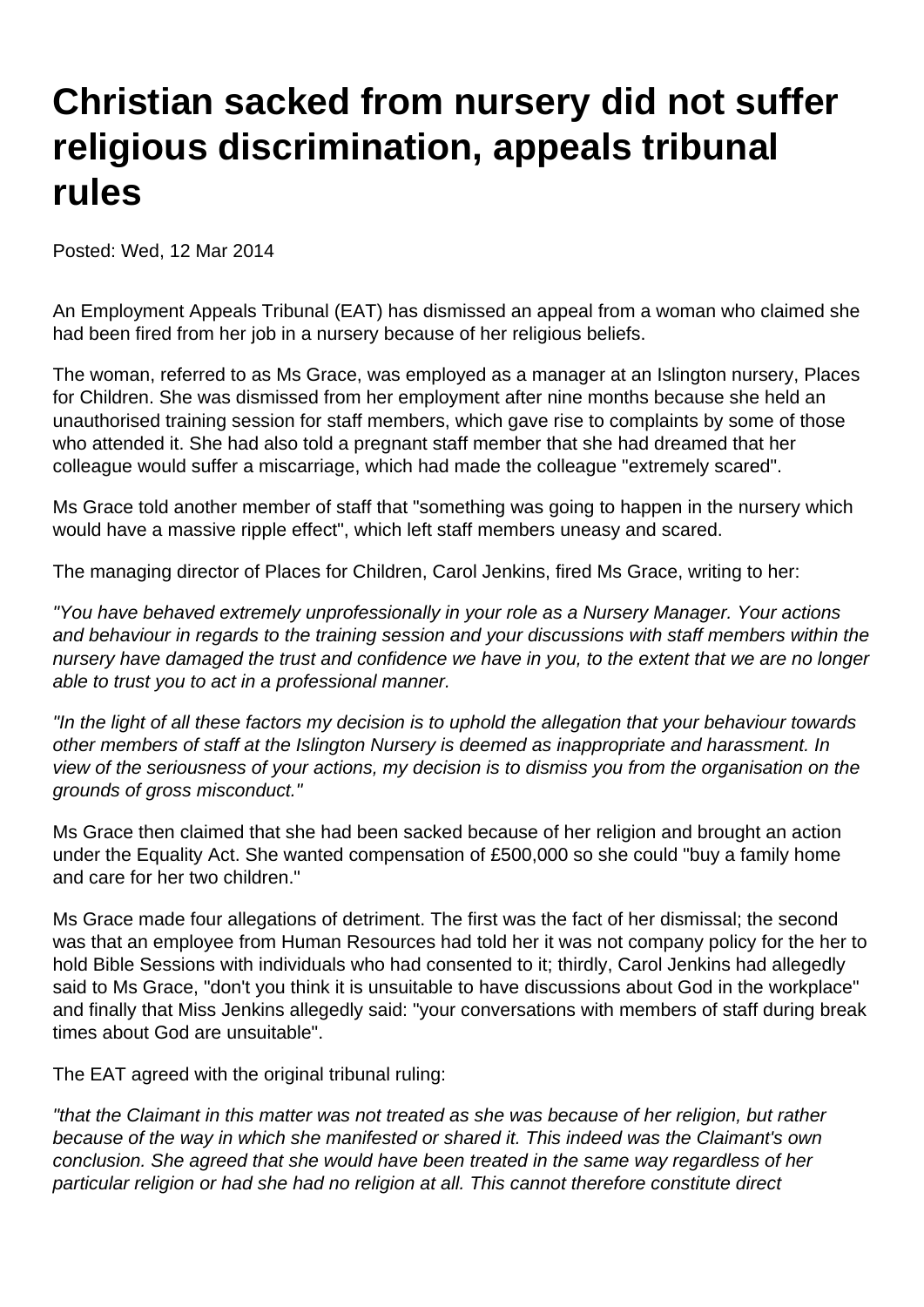discrimination because of her religion and in the circumstances the claim fails."

The EAT said that there was no clear distinction between holding a religious belief and manifesting it. Holding a religious belief was protected absolutely under Article 9 of the European Convention of Human Rights but manifesting that belief only had qualified protection.

It pointed to guidance issued in 2011 by the Equalities and Human Rights Commission which reads:

"Manifestations of a religion or belief could include treating certain days as days for worship or rest; following a certain dress code; following a particular diet; or carrying out or avoiding certain practices. There is not always a clear line between holding a religion or belief and the manifestation of that religion or belief. Placing limitations on a person's right to manifest their religion or belief may amount to unlawful discrimination; this would usually amount to indirect discrimination.

## Example:

An employer has a 'no headwear' policy for its staff. Unless this policy can be objectively justified, this will be indirect discrimination against Sikh men who wear the turban, Muslim women who wear a headscarf and observant Jewish men who wear a skullcap as manifestations of their religion."

The EAT speculated that Nadia Eweida - the woman who sued British Airways because she claimed it had banned her from wearing a cross - "would surely now succeed under sections 13 or 21(3) of the 2010 Act against her employers in an Employment Tribunal as well as under Article 8 before the Strasbourg Court."

In the matter of Ms Grace, the original tribunal had ruled – and the Appeals Tribunal agreed – that Ms Grace was not treated as she was because of her religion but rather because of the way in which she manifested or shared it."

The appeal was dismissed.

Commenting on the case, Alan Chalmers of DLA Partners, said: "This case highlights the fact that employers can face a minefield when dealing with employees who manifest or practise their religion or beliefs in a way in which the employer or other employees consider inappropriate. Employers must remember that they should not place an individual at a detriment for manifesting their religious beliefs (for example by praying at work), but may be able to proceed with a fair disciplinary procedure if that individual manifests that belief in a way that is inappropriate."

## [Read the full EAT ruling here](http://www.bailii.org/uk/cases/UKEAT/2013/0217_13_0511.html)

- [Share on What's App](whatsapp://send?text=http://www.secularism.org.uk/news/2014/03/christian-sacked-from-nursery-did-not-suffer-religious-discrimination-appeals-tribunal-rules?format=pdf)
- [Share on Facebook](https://www.facebook.com/sharer/sharer.php?u=http://www.secularism.org.uk/news/2014/03/christian-sacked-from-nursery-did-not-suffer-religious-discrimination-appeals-tribunal-rules?format=pdf&t=Christian+sacked+from+nursery+did+not+suffer+religious+discrimination,+appeals+tribunal+rules)
- [Share on Twitter](https://twitter.com/intent/tweet?url=http://www.secularism.org.uk/news/2014/03/christian-sacked-from-nursery-did-not-suffer-religious-discrimination-appeals-tribunal-rules?format=pdf&text=Christian+sacked+from+nursery+did+not+suffer+religious+discrimination,+appeals+tribunal+rules&via=NatSecSoc)
- [Share on Email](https://www.secularism.org.uk/share.html?url=http://www.secularism.org.uk/news/2014/03/christian-sacked-from-nursery-did-not-suffer-religious-discrimination-appeals-tribunal-rules?format=pdf&title=Christian+sacked+from+nursery+did+not+suffer+religious+discrimination,+appeals+tribunal+rules)
- [Subscribe to RSS Feed](/mnt/web-data/www/cp-nss/feeds/rss/news)

Tags: [Discrimination,](https://www.secularism.org.uk/news/tags/Discrimination) [Equality & Human Rights](https://www.secularism.org.uk/news/tags/Equality+&+Human+Rights)

## Related Campaigns